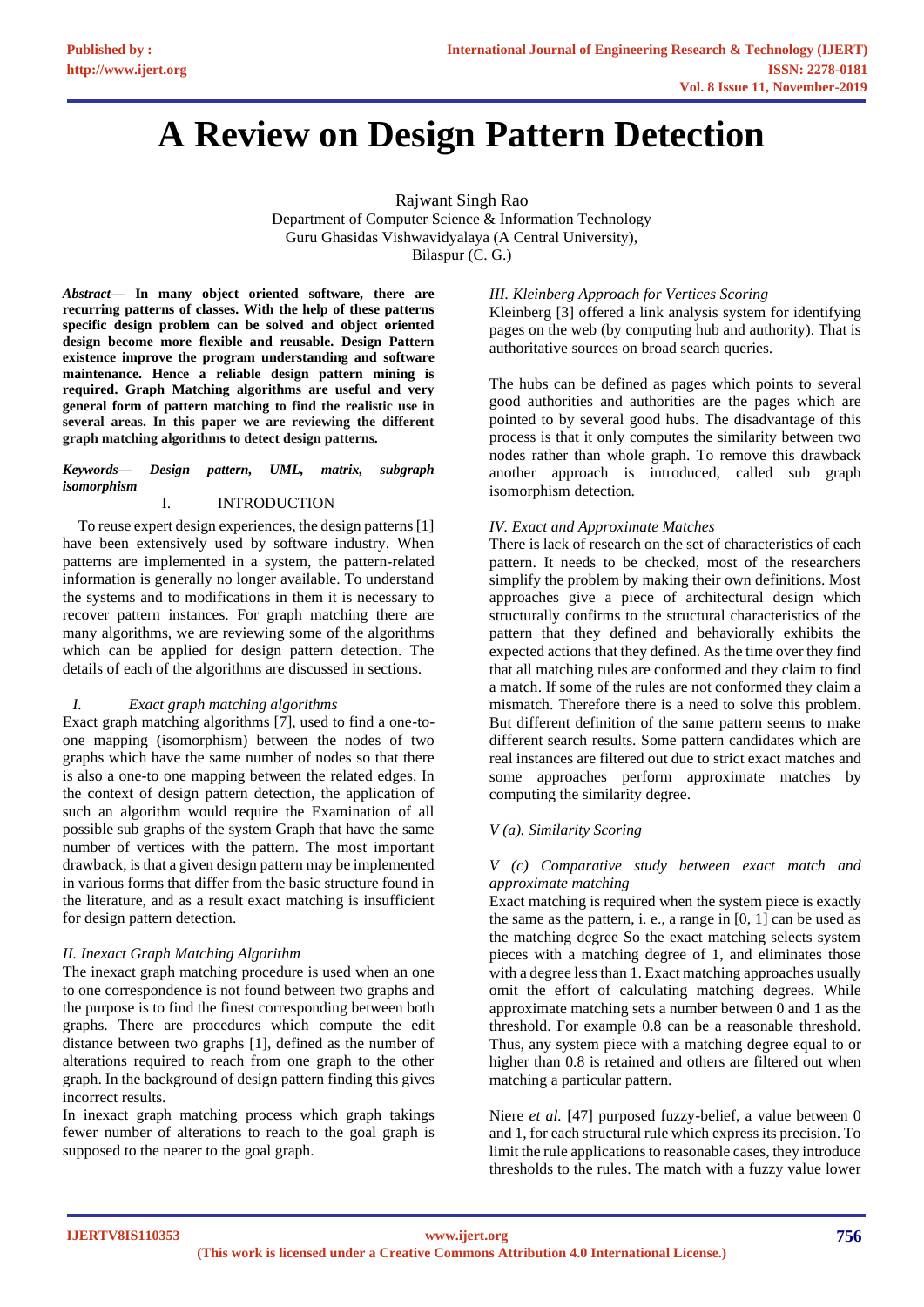than the threshold will be excluded. This helps to minimize computation load and improve the scalability. Tsantalis *et al*. [44] applied a similarity scoring algorithm, an inexact graph matching algorithm, to compute matching degree between system under study and the pattern, when an exact isomorphism between two graphs cannot be found. Dong *et al*. [6] applied a template matching algorithm to calculate the matching degree between a piece of system and a design pattern. Guéhéneuc *et al.* [42] propose a machine learning algorithm to compute software metrics and use the degree of confidence to infer the rules by a rule learner. Ferenc *et al*. [43] introduce predictors for each pattern and use machine learning algorithm training the pattern recognizer to acquire the value of the predictors. These predictor values are then used as the standards to compare with the predictor values 13 obtained for system under study. A pre-processing algorithm is also proposed by Dong *et al.* [48] for generating the training set of machine learning algorithms for pattern mining. Table 1 gives the categorization of different tools on exact or approximate matching.

| Matching           | Authors                    | Tools          |  |  |  |
|--------------------|----------------------------|----------------|--|--|--|
| Technique          |                            |                |  |  |  |
|                    | Kramer 1996 [12]           | Pat            |  |  |  |
|                    | Seemann 1998[19]           |                |  |  |  |
|                    | Bansiya 1998[8]            | $DP_{++}$      |  |  |  |
|                    | Antoniol 1998 [14]         |                |  |  |  |
|                    | Tonella 1999 [20]          |                |  |  |  |
|                    | Keller 1999 [10]           | <b>SPOOL</b>   |  |  |  |
|                    | Blewitt 2001 [21]          | Hedgehog       |  |  |  |
|                    | Mei 2001 [22]              | <b>JBOORET</b> |  |  |  |
| <b>Exact Match</b> | Albin-Amiot 2001 [23]      | Ptidej         |  |  |  |
|                    | Asencio 2002 [24]          |                |  |  |  |
|                    | Wendehals 2003 [25]        |                |  |  |  |
|                    | Smith 2003 [26]            | <b>SPOR</b>    |  |  |  |
|                    | Heuzeroth 2003 [27][28]    |                |  |  |  |
|                    | Beyer 2003 [29]            | CroCoPat       |  |  |  |
|                    | Park 2004 [30]             |                |  |  |  |
|                    | Zhang 2004 [31]            |                |  |  |  |
|                    | Costagliola 2005 [32][33]  | <b>DPRE</b>    |  |  |  |
|                    | Streitferdt 2005 [34]      |                |  |  |  |
|                    | Huang 2005 [35]            | PRAssistor     |  |  |  |
|                    | Wang 2005 [36]             | <b>DPVK</b>    |  |  |  |
|                    | Kaczor 2006 [37]           | Ptidej         |  |  |  |
|                    | Shi 2006 [38]              | <b>PINOT</b>   |  |  |  |
|                    | Dong 2007 [39][40]         | DP-Miner       |  |  |  |
| Approximate        | Niere 2002 [41]            | <b>FUJABA</b>  |  |  |  |
| Match              | Guéhéneuc 2004 [42]        |                |  |  |  |
|                    | Ferenc 2005 [43]           | Columbus       |  |  |  |
|                    | <b>Tsantalis 2006 [44]</b> |                |  |  |  |

Table 1 Categorization of Current Discovery Method Based on Matching Techniques [48]

# *VI. Sub Graph Isomorphism Detection*

#### *A. Theoretical Approach*

The subgraph isomorphism is a convenient generalization of graph isomorphism. The subgraph isomorphism problem [4] is define whether a graph is isomorphic to a subgraph of any other graph. Consider [5] G1 (V1, E1) and G2 (V2, E2) be two graphs, where V1, V2 are the set of nodes and E1, E2 are the set of edges. Let M1 and M2 be the adjacency matrices of dimensions m x m and n x n, where  $m < n$ , corresponding to the graphs G1 and G2 respectively. A

permutation matrix is a square (0, 1)-matrix that has exactly one entry 1 in each row and each column and 0's elsewhere. Two graphs G1 (M1, Lv, Le) and G2 (M2, Lv, Le) are said to be isomorphic [5] if there exist a permutation matrix P such that

$$
M2 = P M1 PT
$$
 (1)

A subgraph *S* of a graph *G*,  $S^{\subseteq}$  *G*, is a graph  $S = (M^i, L_v, L_e)$ where  $M^i = S_{m,m}(P \text{ M } P^T)$  is an m x m adjacency matrix for some permutation matrix P.

There is a subgraph isomorphism from G1 to G2 if there exists an n x n permutation matrix P such that

$$
M1 = S_{m,m}(P M2 PT)
$$
 (2)

We take M2 matrix as a system design matrix and we guess nondeterministically M1 as a design pattern matrix. And then try to find out whether M1 is subisomorphic to M2 or not or it can be easily said whether there exist design pattern in the system graph or not.

 Hence the problem of finding a subgraph isomorphism from graph G1 to G2 is equivalent to finding a permutation matrix for which equation (2) holds. Thus, we generate permutation adjacency matrix of a model graph (system under study) one by one and check whether equation (2) holds or not, when it holds we stop and declare that that particular design pattern has been detected. It can be also possible that there is no design pattern exists in system graph. In this case we find no permutation matrix for which equation (2) holds.

#### *VII. Searching for minimal key structures*

In this method a defined key structure is associated to each pattern. The key structure for pattern describes the number of minimum classes and objects that are present in that structure. By define the key structure of pattern the pattern can be securely identified. The properties of key structure are used as the search criteria. There are three software systems for automated searching is known which are based on this approach. These are  $DP++[8]$ , for  $C++$ , KT [9] for Smalltalk and SPOOL [10] realized for C++, applicable for Java and Smalltalk.

The DP++[8] searches the following design patterns: COMPOSITE, DECORATOR, ADAPTER, FACADE, BRIDGE, FLYWEIGHT, TEMPLATE METHOD and CHAIN OF RESPONSIBILITY. DP++ [8] is not applicable for other patterns. This tool has three parts: (i) C++ Code Translation Subsystem used for analyzing source code. (ii) Pattern Detection Subsystem used for the recognition of generation patterns and (iii) Display Subsystem used for the visualization of detected patterns. Information about the achieved values of recall and precision is not available.

KT [9] is able to search COMPOSITE, DECORATOR, STATE, STRATEGY, COMMAND, TEMPLATE METHOD and CHAIN OF RESPONSIBILITY patterns. It is unable to recognize INTERPRETER pattern .The information about other patterns are not mentioned.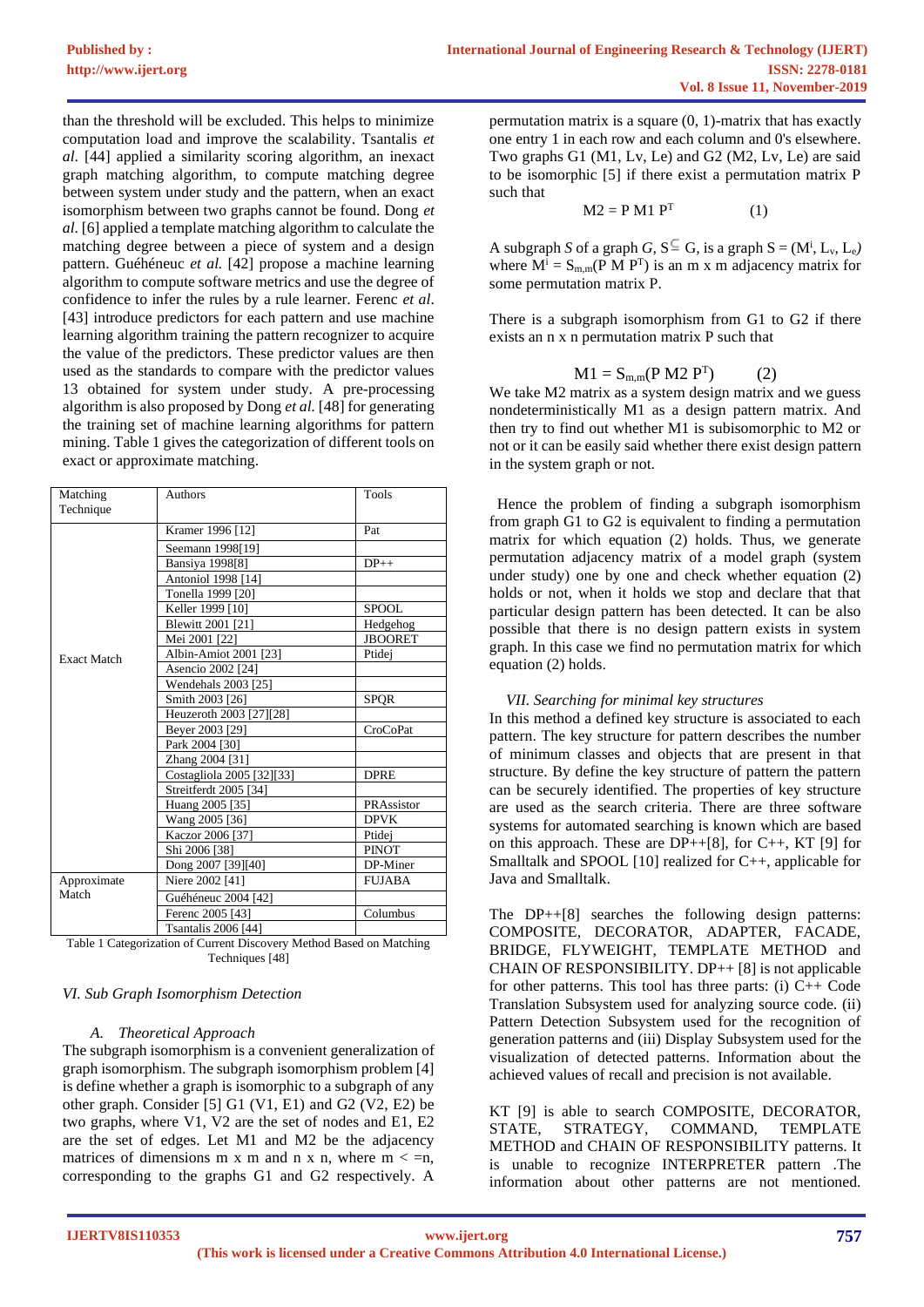Information about the achieved values of recall and precision is not available.

SPOOL [10] is capable of searching BRIDGE, FACTORYMETHOD and TEMPLATEMETHOD patterns.

## *VIII. Searching for class structures*

This approach uses the pattern class structures described by Gamma patterns [11].For example consider the following figure 18. This is the composite pattern. A composition pattern exit if a class has at least two subclasses and one of them has 1 to n aggregation to the super class. There are three software systems for automated search which are based on this approach. These are Pat [12] for C++, IDEA [13] for UML diagrams and the multi-step search tool [14].



Fig.18. A Composite Pattern

patterns, such as Kramer [12] and Costagliola [32][33], usually discover structural patterns with few behavioral patterns. Approaches which takes both structural and behavioral patterns, such as Heuzeroth *et al.* [27][28], are able to discover more behavioral patterns.

# *XII. Experiments*

To evaluate the different approaches experiment is the good way. Table 4 shows a list of software system used in the experiments by different studies. It is difficult to evaluate the precision value of different approaches since there is a lack

Pat [12] describes the pattern class structure by PROLOG rules. This tool is able to finds ADAPTER, PROXY, BRIDGE, DECORATOR and COMPOSITE patterns. This search tool has been been tested with software systems containing 9–343 classes. The achieved recall value in each case is 100% and the average precision value is 36.75%. IDEA [13] based on UML search approach which uses class and collaboration diagrams. It also used PROLOG rules. This is able to find the following patterns: TEMPLATE METOD, PROXY, ADAPTER, BRIDGE, COMPOSITE, DECORATOR, FACTORY METHOD, ABSTRACT FACTORY, ITERATOR, OBSERVER and PROTOTYPE.

The multi step search tool [14] is able to find the following patterns ADAPTER, BRIDGE, PROXY, COMPOSITE and DECORATOR. This is unable to recognize the other patterns.

The multi step search tool was tested with different C++ Libraries [14]. The achieved recall value is 100% and an average precision value is 35%..

# *XI. Discovered Patterns*

Since there are large numbers of available patterns, each approach often considers only a small number of patterns. The following table 3 shows the summarization of patterns discovered by different tools. This table show that the approaches that focus to the structural aspect of

of document of these systems, especially for open source system.

# *XII. Analysis of Experiment Results*

As shown in Table 2 and Table 4 most approaches given experiments on mining different patterns from some application systems. Based on study in the previous section we found that different approaches give different results when mining the same pattern in the same system. For instance, Table 5 shows the comparison of the mining results of the same design patterns from the same systems by two different approaches.

| Authors                | Tools        | Languag | Structural (ST) | Exact $(EX)$ | Autom-    | Techniques         | System                 | Pattern             |
|------------------------|--------------|---------|-----------------|--------------|-----------|--------------------|------------------------|---------------------|
|                        |              | e       | Behavioral (BE) | Approximate  | atic(AT)  |                    | Representation         | Representatio       |
|                        |              |         | Semantic (SE)   | (AP)         | Inter-    |                    |                        | n                   |
|                        |              |         |                 | match        | active(T) |                    |                        |                     |
| Kramer 1996 [12]       | Pat          | $C++$   | <b>ST</b>       | EX           | AT        | Prolog             | Prolog                 | Prolog              |
| Seemann 1998[19]       |              | Java    | <b>ST</b>       | EX           | AT        | first order logic, | Graph                  | Predicate           |
|                        |              |         |                 |              |           | graph              |                        |                     |
| <b>Bansiya 1998[8]</b> | $DP++$       | $C++$   | <b>ST</b>       | EX           | AT        |                    | class hierarchy        | text                |
| Antoniol 1998 [14]     |              | $C++$   | ST & BE         | EX           | AT        | metrics            | AST                    | AOL                 |
| Tonella 1999 [20]      |              | $C++$   | ST & BE         | EX           | AT        | concept analysis   |                        |                     |
| Keller 1999 [10]       | <b>SPOOL</b> | $C++$   |                 | EX           | <b>IT</b> |                    |                        | <b>UML/CDIF</b>     |
| Blewitt 2001 [21]      | Hedgeh       | Java    | ST & BE & SE    | EX           | AT        |                    |                        | Spine               |
|                        | og           |         |                 |              |           |                    |                        |                     |
| Mei 2001 [22]          | <b>JBOOR</b> | $C++$   | <b>ST</b>       | EX           |           |                    |                        |                     |
|                        | ET           |         |                 |              |           |                    |                        |                     |
| Albin-Amiot 2001       | Ptidej       | Java    |                 | EX           | AT        |                    | CSP                    |                     |
| [23]                   |              |         |                 |              |           |                    |                        |                     |
| Asencio 2002 [24]      |              | $C++$   | <b>ST</b>       | EX           | IT        |                    |                        |                     |
| Wendehals<br>2003      |              | Java    | ST & BE         | EX           | AT        | dynamic runtime    | ASG & call graph       |                     |
| [25]                   |              |         |                 |              |           | data               |                        |                     |
| Smith 2003 [26]        | <b>SPQR</b>  | $C++$   | <b>ST</b>       | EX           | AT        | OTTER rho-         | <b>OML &amp; OTTER</b> | otter rules         |
|                        |              |         |                 |              |           | calculus           |                        |                     |
| 2003<br>Heuzeroth      |              | Java    | ST & BE         | EX           | AT        | SanD and SanD-     | <b>AST</b>             | <b>AST &amp;TLA</b> |
| [27][28]               |              |         |                 |              |           | Prolog             |                        |                     |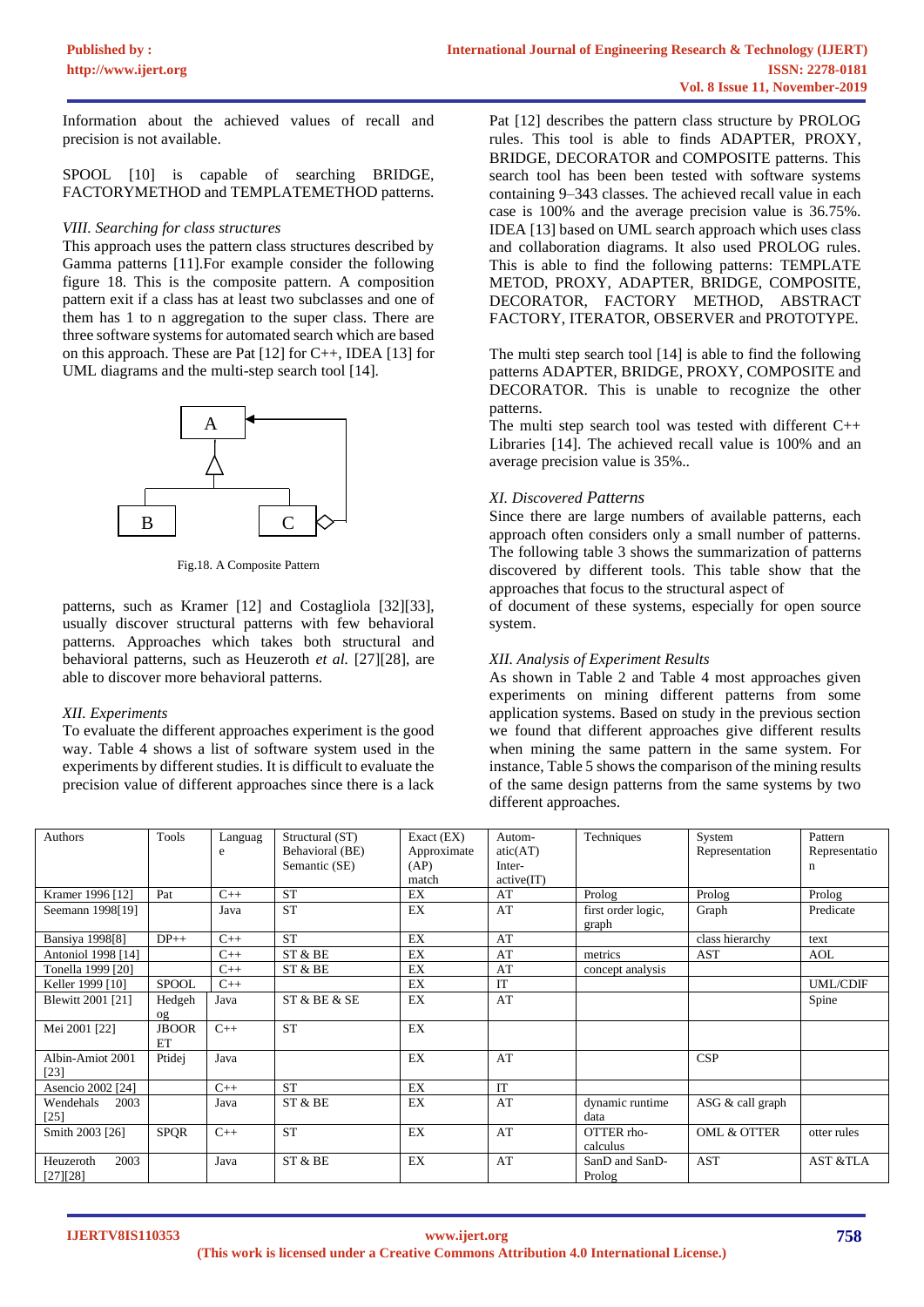| Beyer 2003 [29]                 | <b>CroCoP</b><br>at | Java          | <b>ST</b>    | EX | AT        | predicate calculus                            | <b>BDDs</b>                            | predicates                                    |
|---------------------------------|---------------------|---------------|--------------|----|-----------|-----------------------------------------------|----------------------------------------|-----------------------------------------------|
| Park 2004 [30]                  |                     |               | BE           | EX | AT        |                                               | Class Diagram                          |                                               |
| Zhang 2004 [31]                 |                     |               | <b>ST</b>    | EX | AT        |                                               | Graph (matrix)                         | Graph<br>(matrix)                             |
| 2005<br>Costagliola<br>[32][33] | <b>DPRE</b>         | $C++$<br>Java | <b>ST</b>    | EX | AT        | XPG formalism &<br><b>LR</b> based<br>parsing | SVG & AOL-<br>>AST                     | Grammar-<br>based<br>Pattern<br>Specification |
| 2005<br>Streitferdt<br>$[34]$   |                     | Java          | <b>ST</b>    | EX | AT        |                                               |                                        |                                               |
| Huang 2005 35]                  | PRAssi<br>stor      |               |              | EX | AT        |                                               |                                        |                                               |
| Wang 2005 [36]                  | <b>DPVK</b>         |               | ST & BE      | EX | AT        | REQL query                                    | REQL static &<br><b>RSF</b><br>dynamic | REQL script                                   |
| Kaczor 2006 [37]                | Ptidej              | Java          | <b>ST</b>    | EX | AT        |                                               | bit representation                     | hit<br>representation                         |
| Shi 2006 [38]                   | <b>PINOT</b>        | Java          | $ST\ \&\ BE$ | EX | AT        | Data/Control<br><b>Flows</b>                  | <b>AST</b>                             | DFG & CFG                                     |
| 2007<br>Dong<br>[39][40]        | DP-<br>Miner        | Java          | ST & BE & SE | EX | AT        | Matrix and Weight                             | XMI                                    | XMI                                           |
| Niere 2002 [41]                 | <b>FUJAB</b><br>А   | Java          |              | AP | <b>IT</b> | bottom-up & top-<br>down                      | <b>ASG</b>                             | <b>ASG</b>                                    |
| Guéhéneuc<br>2004<br>$[42]$     |                     | Java          | <b>ST</b>    | AP | AT        |                                               | XML tree & PADL                        | PADL                                          |
| Ferenc 2005 [43]                | Columb<br><b>us</b> | $C++$         | <b>ST</b>    | AP | AT        |                                               | ASG, XML DOM<br>tree                   | <b>DPML</b>                                   |
| <b>Tsantalis 2006 [44]</b>      |                     | Java          | <b>ST</b>    | Ap | AT        | Similarity Matrix                             | matrix                                 |                                               |

Table 2 Comparison of Pattern Recovery Approaches

| Authors                         | Abstract Factory | Adapter/Command | <b>Builder</b> | <b>Bridge</b> | Chain of Responsibilities | Command  | Composite | Decorator | Facade   | Factory Method | <b>Flyweight</b> | Mediator | Observer/MVC | Prototype | Proxy    | Singleton | Strategy/State | Template Method | <b>Visitor</b> |
|---------------------------------|------------------|-----------------|----------------|---------------|---------------------------|----------|-----------|-----------|----------|----------------|------------------|----------|--------------|-----------|----------|-----------|----------------|-----------------|----------------|
| Kramer 1996 [12]                |                  | $\times$        |                | $\times$      |                           |          | $\times$  | $\times$  |          |                |                  |          |              |           | $\times$ |           |                |                 |                |
| Seemann 1998[19]                |                  |                 |                | $\times$      |                           |          | $\times$  |           |          |                |                  |          |              |           |          |           | $\times$       |                 |                |
| Antoniol 1998 [14]              |                  | $\times$        |                | $\times$      |                           |          | $\times$  | $\times$  |          |                |                  |          |              |           | $\times$ |           |                |                 |                |
| Keller 1999 [10]                |                  |                 |                | $\times$      |                           |          |           |           |          | $\times$       |                  |          |              |           |          |           |                | $\times$        |                |
| Blewitt 2001 [21]               |                  |                 |                | $\times$      |                           | $\times$ |           |           |          | $\times$       |                  |          |              |           | $\times$ | $\times$  |                |                 |                |
| Asencio 2002 [24]               | $\times$         |                 |                | $\times$      |                           |          |           | $\times$  |          | $\times$       |                  |          |              |           | $\times$ | $\times$  | $\times$       |                 |                |
| Heuzeroth 2003<br>[27][28]      |                  |                 |                |               | $\times$                  |          | $\times$  | $\times$  |          |                |                  | $\times$ | $\times$     |           |          |           |                |                 | $\times$       |
| Balanyi 2003 [45]               | $\times$         | $\times$        |                | $\times$      | $\times$                  |          |           | $\times$  |          | $\times$       |                  |          |              | $\times$  | $\times$ | $\times$  | $\times$       | $\times$        | $\times$       |
| Hericko 2005 [46]               |                  |                 |                |               |                           |          | $\times$  |           |          |                |                  |          | $\times$     |           |          |           | $\times$       |                 |                |
| Costagliola 2005 [32]<br>$[33]$ |                  | $\times$        |                | $\times$      |                           |          | $\times$  | $\times$  |          |                |                  |          |              |           | $\times$ |           |                |                 |                |
| Huang 2005 [35]                 | $\times$         | $\times$        | $\times$       | $\times$      | $\times$                  |          | $\times$  | $\times$  |          | $\times$       | $\times$         | $\times$ | $\times$     |           | $\times$ | $\times$  | $\times$       |                 | $\times$       |
| Kaczor 2006 <sup>[37]</sup>     | $\times$         |                 |                |               |                           |          | $\times$  |           |          |                |                  |          |              |           |          |           |                |                 |                |
| Shi 2006 [38]                   | $\times$         | $\times$        |                | $\times$      | $\times$                  |          | $\times$  | $\times$  | $\times$ | $\times$       | $\times$         | $\times$ | $\times$     |           | $\times$ | $\times$  | $\times$       | $\times$        | $\times$       |
| Dong 2007 [39][40]              |                  | $\times$        |                | $\times$      |                           |          | $\times$  |           |          |                |                  |          |              |           |          |           | $\times$       |                 |                |
| Niere 2002 [41]                 |                  |                 |                | $\times$      |                           |          | $\times$  |           |          |                |                  |          |              |           |          |           | $\times$       |                 |                |
| Guéhéneuc 2004 [42]             | $\times$         | $\times$        | $\times$       |               |                           | $\times$ | $\times$  | $\times$  |          | $\times$       |                  |          | $\times$     | $\times$  |          | $\times$  | $\times$       | $\times$        | $\times$       |
| Ferenc 2005 [43]                |                  | $\times$        |                |               |                           |          |           |           |          |                |                  |          |              |           |          |           | $\times$       |                 |                |
| <b>Tsantalis 2006</b> [44]      |                  | $\times$        |                | $\times$      |                           |          | $\times$  | $\times$  |          | $\times$       |                  |          | $\times$     | $\times$  |          | $\times$  | $\times$       | $\times$        | $\times$       |

**IJERTV8IS110353**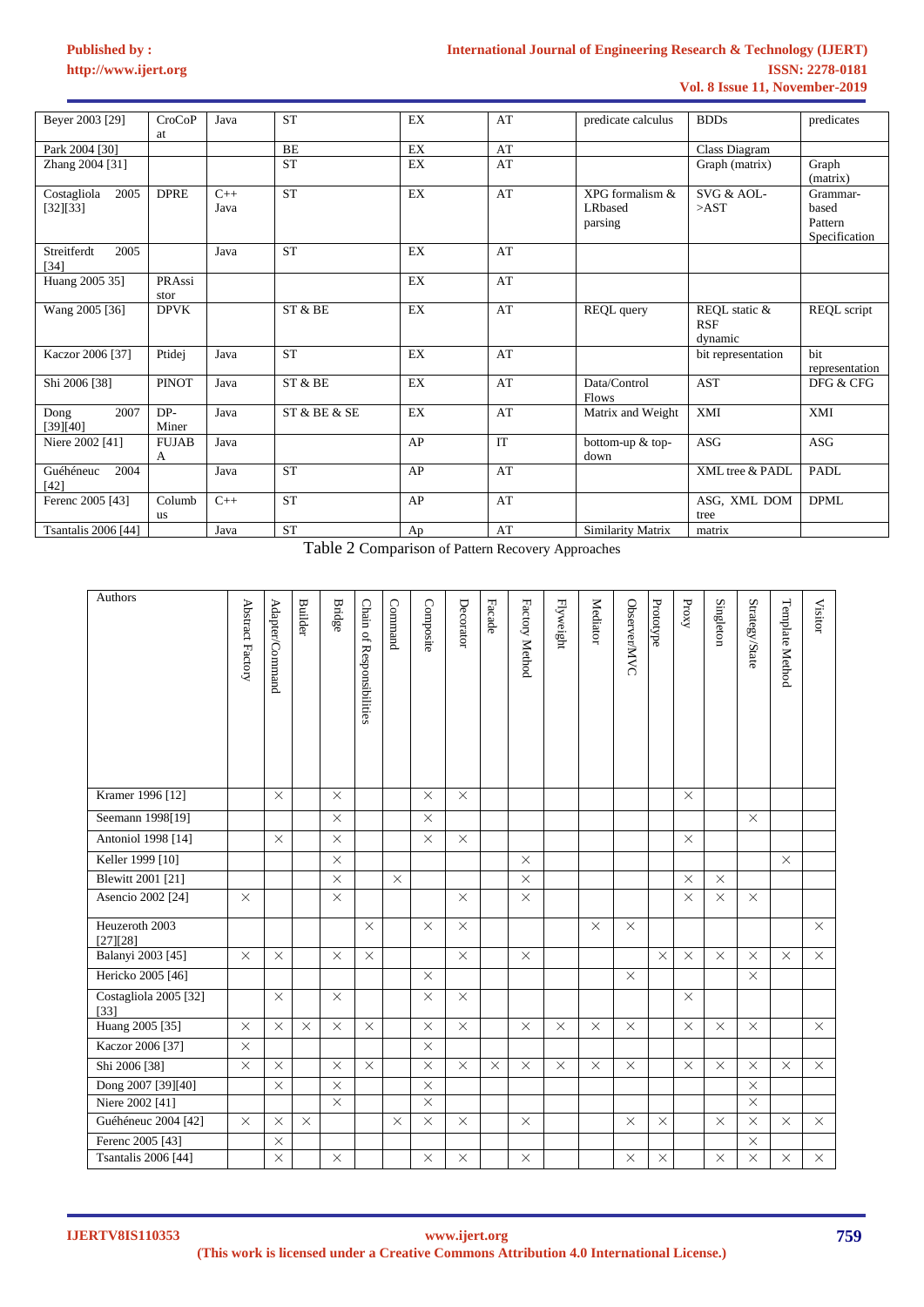| <b>Authors</b>             | Galib    | LEDA     | ${\sf Libg++}$ | Java AWT | Java Swing | JDK          | JEdit    | <b>JHotDraw</b>                                    | <b>JRefactory</b>         | JUmit               | ${\rm Mec}$ | QuickUML | Socket   | zApp class library | Other    |
|----------------------------|----------|----------|----------------|----------|------------|--------------|----------|----------------------------------------------------|---------------------------|---------------------|-------------|----------|----------|--------------------|----------|
| Kramer 1996 [12]           |          |          |                |          |            |              |          |                                                    |                           |                     |             |          |          | $\times$           | $\times$ |
| Seemann 1998[19]           |          |          |                | $\times$ |            |              |          |                                                    |                           |                     |             |          |          |                    |          |
| Antoniol 1998 [14]         | $\times$ | $\times$ | $\times$       |          |            |              |          |                                                    |                           |                     | $\times$    |          | $\times$ |                    | $\times$ |
| Tonella 1999 [20]          |          |          |                |          |            |              |          |                                                    |                           |                     | $\times$    |          |          |                    |          |
| Keller 1999 [10]           |          |          |                |          |            |              |          |                                                    |                           |                     |             |          |          |                    | $\times$ |
| Blewitt 2001 [21]          |          |          |                | $\times$ |            |              |          |                                                    |                           |                     |             |          |          |                    |          |
| Albin-Amiot 2001 [23]      |          |          |                | $\times$ |            |              | $\times$ | $\times$                                           |                           | $\times$            |             |          |          |                    |          |
| Asencio 2002 [24]          |          |          |                |          |            |              |          |                                                    |                           |                     |             |          |          |                    | $\times$ |
| Beyer 2003 [29]            |          |          |                | $\times$ |            | $\times$     |          | $\times$                                           |                           |                     |             |          |          |                    | $\times$ |
| Heuzeroth 2003 [27][28]    |          |          |                |          | $\times$   |              |          |                                                    |                           |                     |             |          |          |                    | $\times$ |
| Balanyi 2003 [45]          |          | $\times$ |                |          |            |              |          |                                                    |                           |                     |             |          |          |                    | $\times$ |
| Costagliola 2005 [32] [33] | $\times$ |          | $\times$       |          |            |              |          |                                                    |                           |                     | $\times$    |          |          |                    | $\times$ |
| Streitferdt 2005 [34]      |          |          |                | $\times$ |            |              |          |                                                    |                           |                     |             |          |          |                    | $\times$ |
| Huang 2005 [35]            |          |          |                |          |            |              |          | $\times$                                           |                           | $\times$            |             |          |          |                    |          |
| Kaczor 2006 [37]           |          |          |                |          |            |              |          | $\times$                                           |                           |                     | $\times$    |          |          |                    | $\times$ |
| Shi 2006 [38]              |          |          |                | $\times$ | $\times$   |              |          | $\times$                                           |                           |                     |             |          |          |                    | $\times$ |
| Dong 2007 [39][40]         |          |          |                | $\times$ |            |              | $\times$ | $\times$                                           |                           | $\times$            |             |          |          |                    |          |
| Niere 2002 [41]            |          |          |                | $\times$ |            |              |          |                                                    |                           |                     |             |          |          |                    | $\times$ |
| Guéhéneuc 2004 [42]        |          |          |                |          |            |              |          | $\times$                                           | $\times$                  | $\times$            |             | $\times$ |          |                    | $\times$ |
| Ferenc 2005 [43]           |          |          |                |          |            |              |          |                                                    |                           |                     |             |          |          |                    | $\times$ |
| Wang 2005 [36]             |          |          |                |          |            |              |          |                                                    |                           |                     |             |          |          |                    | $\times$ |
| <b>Tsantalis 2006</b> [44] |          |          | 77.11.17       | $\sim$   |            | $\mathbf{r}$ |          | $\times$<br>$\cdot$ $\sim$ $\cdot$ $\circ$ $\circ$ | $\times$<br>$\sim$ $\sim$ | $\times$<br>$\cdot$ |             |          |          |                    |          |

## Table 3 Design Patterns Discovered by Different Approaches

Table 4 Experiments Done in Different Studies

| Systems            | JHotDraw5.1                                      |                                             |                                     | JRefactory2.6.24                       | JUnit3.7                            |                                        |  |  |
|--------------------|--------------------------------------------------|---------------------------------------------|-------------------------------------|----------------------------------------|-------------------------------------|----------------------------------------|--|--|
| Authors            | Tsantalis<br>$et \textit{al.}$<br>2006<br>$[44]$ | Guéhéneuc<br>2004<br>$et \quad al.$<br>[42] | Tsantalis<br>2006<br>et al.<br>[44] | Guéhéneuc<br>2004<br>al.<br>et<br>[42] | Tsantalis<br>2006<br>et al.<br>[44] | Guéhéneuc<br>2004<br>al.<br>et<br>[42] |  |  |
| Adapter            | 18                                               |                                             | 7                                   | $\overline{7}$                         | 1                                   | $\overline{0}$                         |  |  |
| Composite          |                                                  |                                             | $\Omega$                            | $\Omega$                               |                                     |                                        |  |  |
| Decorator          | 3                                                |                                             | 1                                   | $\Omega$                               | 1                                   |                                        |  |  |
| Factory Method     | 3                                                | 3                                           | $\overline{4}$                      | $\mathbf{1}$                           | $\bigcirc$                          | $\Omega$                               |  |  |
| Observer           | 5                                                | $\overline{2}$                              | $\Omega$                            | $\Omega$                               | $\overline{4}$                      | 3                                      |  |  |
| Prototype          |                                                  | 2                                           | $\Omega$                            | $\Omega$                               | $\theta$                            | $\Omega$                               |  |  |
| Singleton          | $\mathbf{2}$                                     | 2                                           | 12                                  | $\overline{2}$                         | $\Omega$                            | $\mathbf{2}$                           |  |  |
| State              | 23                                               | $\overline{2}$                              | 12                                  | $\overline{2}$                         | 3                                   | $\Omega$                               |  |  |
| Template<br>Method | 5                                                | $\overline{2}$                              | 17                                  | $\bigcirc$                             | $\mathbf{1}$                        | $\Omega$                               |  |  |
| Visitor            |                                                  | $\overline{0}$                              | 2                                   | $\overline{2}$                         | $\theta$                            | $\overline{0}$                         |  |  |

Table 5 Different Results from the Same System of the Same Version

## CONCLUSION:

The exact graph matching, inexact graph matching and Kleinberg Approach for vertices scoring shows the similarity between nodes not in the whole graph. This drawback, is reduced by sub graph isomorphism detection. The subgraph isomorphism shows whether a graph is isomorphic to a subgraph of any other graph or not .It uses

the concept of Overall matrix to reduce the number of manipulations, it combines different matrices (like generalization matrix, association matrix, dependency matrix, aggregation matrix etc) into a single matrix. So there will be only two overall matrices, one corresponding to system and one for design pattern. After it we try to find out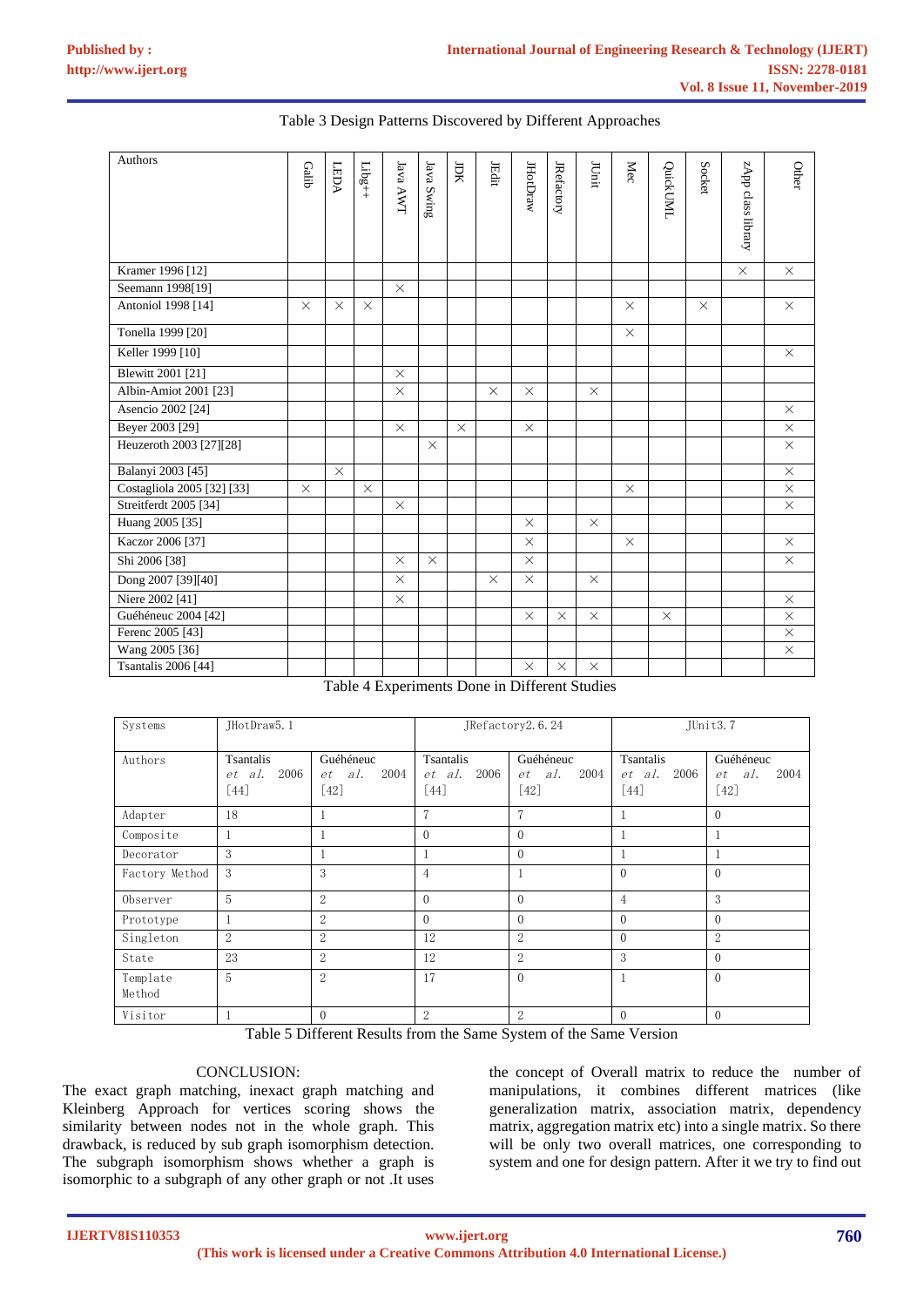whether a particular design pattern exists on the given graph. This paper also shows different table on several studies.

#### REFERENCES:

- [1] D.J. Cook and L.B. Holder, "Substructure Discovery Using Minimum Description Length and Background Knowledge,"J. Artificial Intelligence Research, vol. 1, pp. 231-255, Feb. 1994
- J.M. Smith, "An Elemental Design Pattern Catalog," echnical Report TR-02-040, Dept. of Computer Science, Univ. of North Carolina, Oct. 2002.
- [3] J.M. Kleinberg, "Authoritative Sources in a Hyperlinked Environment," J. ACM, vol. 46, no. 5, pp. 604-632, Sept. 999.
- [4] Gabriel Valiente, Algorithms On Trees And Graphs, 2002, page 367
- [5] B.T. Messmer, H. Bunke, Subgraph isomorphism detection in polynomial time on preprocessed model graphs, Second Asian Conference on Computer Vision, 1995, pp. 151–155.
- [6] Jing Dong, Yongtao Sun, Yajing Zhao, Design Pattern Detection By Template Matching, the Proceedings of the 23rd Annual ACM Symposium on Applied Computing (SAC), pages 765-769,Ceará, Brazil, March 2008
- [7] Nikolaos Tsantalis, Alexander Chatzigeorgiou, George Stephanides, and Spyros T. Halkidis," Design Pattern Detection Using Similarity Scoring"
- [8] Bansiya J (1998) Automatic Design-Pattern Identification. Dr. Dobb's Journal. Available online at: http://www.ddj.com
- [9] Brown K (1996) Design reverse-engineering and automated design pattern detection in Smalltalk. Master's thesis. Department of Computer Engineering, North Carolina State University. Available online at: http://www.ncsu.edu/
- [10] Keller RK, Schauer R, Robitaille S, Page P (1999) Pattern based reverse engineering of design components. In: Proc. Of the 21st International Conference On Software Engineering. IEEE Computer Society Press, pp 226–235
- [11] Gamma E, Helm R, Johnson R, Vlissides J (1995) Design Patterns – Elements of Reusable Object-Oriented Software, Addison Wesley
- [12] Kraemer C, Prechelt L (1996) Design recovery by auto-mated search for structural design patterns in object-oriented software. In: Proc. of the Working Conference on Reverse Engineering, pp. 208–215
- [13] Bergenti F, Poggi A (2000) Improving UML design using automatic design pattern detection. In: Proc. 12th. International Conference on Software Engineering and Knowledge Engineering (SEKE 2000), pp 336–343
- [14] Antoniol G, Fiutem R, Cristoforetti L (1998) Design pattern recovery in object-oriented software. In: 6th International Workshop on Program Comprehension, June, pp 153–160
- [15] Niere J, Wadsack JP, Wendehals L (2001) Design pattern recovery based on source code analysis with fuzzy logic. Technical eport tr-ri-01-222, University of Paderborn. Available online
- [16] Kim H, Boldyreff C (2000) A method to recover design patterns using software product metrics. In: Proc. of the 6th International Conference on Software Reuse (ICSR6).Available online at: http://www.soi.city.ac.uk/hkim69/ publications/icsr6.pdf
- [17] V.D. Blondel, A. Gajardo, M. Heymans, P. Senellart, and P. Van Dooren, "A Measure of Similarity between Graph Vertices: Applications to Synonym Extraction and Web Searching," SIAM Rev.,vol. 46, no. 4, pp. 647-666, 2004.
- [18] D.H. Ballard and C.M. Brown, Computer Vision, Prentice Hall, 1982.
- [19] J. Seemann and J. Wolff. von Gudenberg, "Pattern-based design recovery of Java software." In *Proceedings of 6th ACM SIGSOFT International Symposium on Foundations of Software Engineering*, pp. 10-16. ACM Press, 1998.
- [20] P. Tonella, G. Antoniol, "Object oriented design pattern inference." In *Proceedings of International Conference on Software Maintenance (ICSM'99)*, 1999.
- [21] Blewitt and A. Bundy, "Automatic verification of Java design patterns." Proceedings of International Conference on Automated Software Engineering, pp. 324-327, 2001.
- [22] H. Mei, T. Xie, and F. Yang, "JBOORET: an automated tool to recover OO design and source models." In *Proceedings of the 25h Annual International Computer Software & Applications Conference (COMPSAC),* 2001.
- [23] H. Albin-Amiot, P. Cointe, Y. Guéhéneuc, and N. Jussien, "Instantiating and detecting design patterns: putting bits and pieces together." In *Proceedings 16th Annual International Conference on Automated Software Engineering (ASE)*, 2001.
- [24] Asencio, S. Cardman, D. Harris, and E. Laderman, "Relating expectations to automatically recovered design patterns." *Proceedings of the 9th Working Conference on Reverse Engineering (WCRE)*, 2002.
- [25] L. Wendehals, Improving design pattern instance recognition by dynamic analysis. *Proceedings of the ICSE workshop on Dynamic Analysis*, pp. 29-32, 2003.
- [26] J. M. Smith and D. Stotts, "SPQR: Flexible automated design pattern extraction from source code." In *Proceedings of the 18th IEEE International Conference on Automated Software Engineering (ASE)*, 2003.
- [27] D. Heuzeroth, T. Holl, G. Hogstrom, and W. Lowe, "Automatic design pattern detection." In *Proceedings of the 11th International Workshop on Program Comprehension (IWPC 2003)*, pp 94-103, 2003.
- [28] D. Heuzeroth, S. Mandel, and W. Lowe, "Generating design pattern detectors from pattern specifications." *Proceedings of the 18th IEEE International Conference on Automated Software Engineering (ASE)*, 2003.
- [29] D. Beyer, A. Noack, and C. Lewerentz, "Simple and efficient relational querying of software structures." In P*roceedings of the 10th Working Conference on Reverse Engineering (WCRE'03)*, 2003.
- [30] C. Park, Y. Kang, C. Wu, and K. Yi, "A static reference analysis to understand design pattern behavior." In *Proceedings of the 11th Working Conference on Reverse Engineering (WCRE'04)*, 2004
- [31] Z. Zhang, Q. Li, and K. Ben, "A new method for design pattern mining." In *Proceedings of the 3rd International Conference on Machine Learning and Cybernetics*, 2004.
- [32] G. Costagliola, A. De Lucia, V. Deufemia, C. Gravino, and M. Risi, Design Pattern Recovery by Visual Language Parsing, Proceeding of the Ninth European Conference on Software Maintenance and Reengineering. (CSMR'05), pp. 102-111, 2005.
- [33] G. Costagliola, A. Lucia, V. Deufemia, C. Gravino, and M. Risi, "Case studies of visual language based design patterns recovery." In *Proceedings of the Conference on Software Maintenance and Reengineering (CSMR)*, 2006.
- [34] D. Streitferdt, C. Heller, I. Philippow, "Searching design patterns in source code." In *Proceedings of the 29th Annual International Computer Software and Application Conference. (COMPSAC)*, 2005.
- [35] Heyuan Huang, Shensheng Zhang, Jian Cao, Yonghong Duan, A practical pattern recovery approach based on both structural and behavioral analysis, Journal of Systems and Software, 75(1-2), pp.69-87, February 2005
- [36] W. Wang and V. Tzerpos, "Design pattern detection in Eiffel systems." In *Proceedings of 12th Working Conference on Reverse Engineering (WCRE'05)*, 2005.
- [37] Kaczor, Y. Guéhéneuc, and S. Hamel, Efficient Identification of Design Patterns with Bit-vector Algorithm, Proceedings of the Conference on Software Maintenance and Reengineering (CSMR), 2006.
- [38] N. Shi and R. A. Olsson, "Reverse engineering of design patterns from java source code." *21st IEEE/ACM International Conference on Automated Software Engineering*, 2006.
- [39] J. Dong, D. S. Lad and Y. Zhao, "DP-Miner: Design Pattern Discovery Using Matrix." The *Proceedings of the Fourteenth Annual IEEE International Conference on Engineering of Computer Based Systems (ECBS)*, Arizona, USA, March 2007.
- [40] J. Dong and Y. Zhao, Experiments on Design Pattern Discovery, *the Proceedings of the 3rd International. Workshop on Predictor Models in Software Engineering (PROMISE), in conjunction with ICSE,* USA, May 2007.
- [41] J. Niere, W. Schafer, J. P. Wadsack, L. Wendehals, and J. Welsh, "Towards pattern-based design recovery." In *Proceedings of the 24th International Conference on Software Engineering (ICSE)*, pp 338-348, 2002.